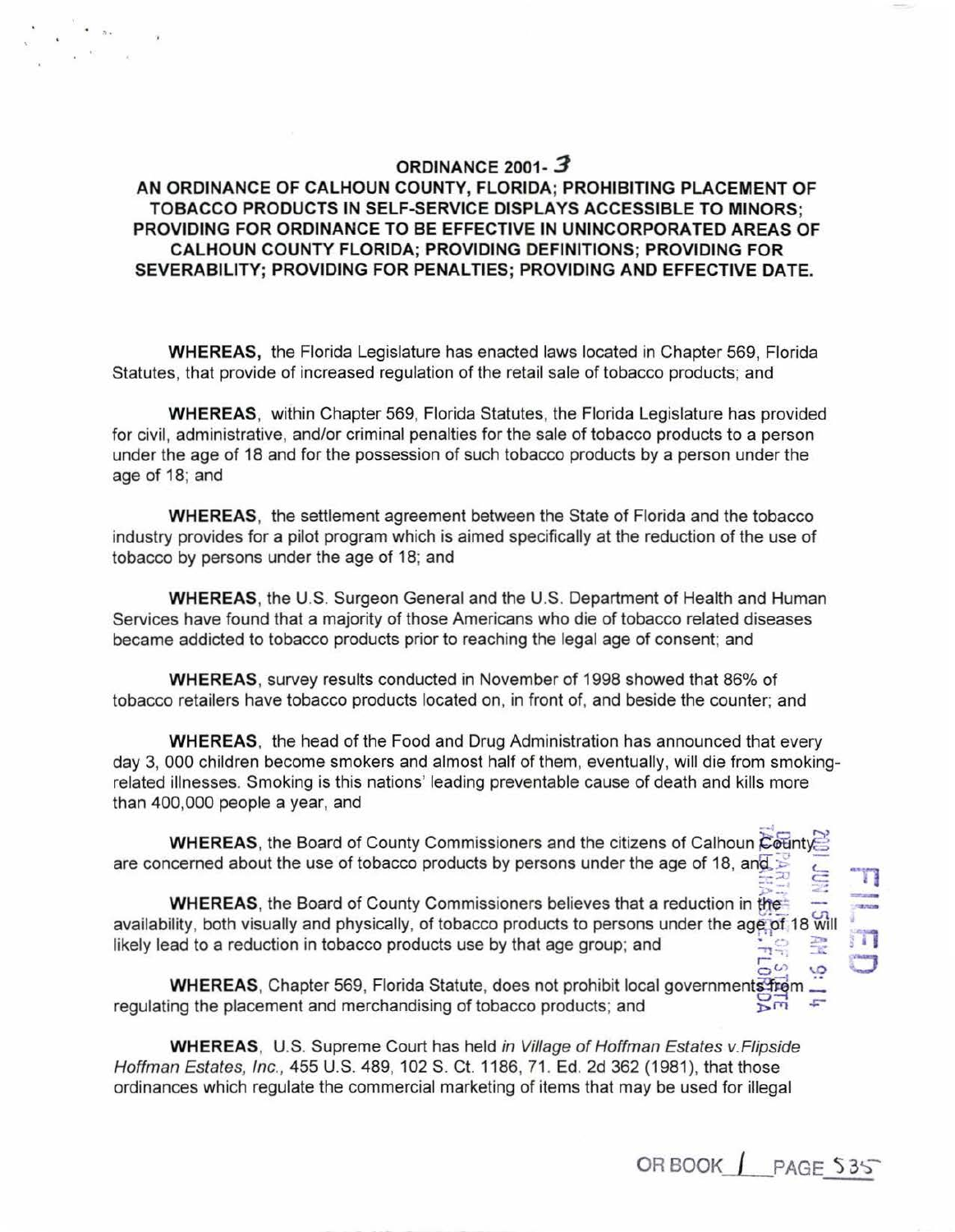purposes do not violate the First Amendment; and

WHEREAS, the Board of County Commissioners desires to regulate the placement of tobacco products as it is in the best interests of public health, safety, and welfare;

### NOW, THEREFORE, BE IT ORDAINED BY THE BOARD OF COUNTY COMMISSIONERS OF CALHOUN COUNTY, FLORIDA, THAT:

### SECTION 1. TITLE

This Ordinance shall be known and may be cited as the "MERCHANDISING OF TOBACCO PRODUCTS ORDINANCE".

#### SECTION 2. DEFINITIONS

For the purpose of this ordinance, the following terms shall mean:

BUSINESS means any sole proprietorship, joint venture, partnership, corporation, or limited liability company of other business formed for profit making or non-profit purpose the unincorporated areas of Calhoun County including all retail establishments where goods and services are sold.

PERSON means any individual, partnership, cooperative association, private corporation, personal representative, receiver, trustee, assignee or other legal entity.

SELF SERVICE MERCHANDISING means the open display of tobacco products to which the public has access without the intervention of the vendors, store owners, or other store employees.

TOBACCO PRODUCTS means loose tobacco suitable for smoking, snuff, snuff flour, plug and twist tobacco, fine cuts and other chewing tobaccos and other kinds and forms of tobacco prepared in such manner as to be suitable for chewing, inhaling, smoking or ingesting in any matter and including, but not limited to cigarettes and cigars.

TOBACCO RETAILER means any person or business that operates a store, stand, booth, concession, or other place at which sales of tobacco products are made to purchasers for consumption or use.

VENDOR ASSISTED means the customer has no access to tobacco products without the assistance of the vendor, store owner, or other store employees.

#### SECTION 3. MERCHANDISING PROHIBITED

No person, business, tobacco retailer, or other establishment subject to this ordinance shall sell, permit to be sold, offer for sale or display for sale any tobacco products by means of self-service merchandising. Only vendor-assisted sales are allowed, unless access to the premises by persons under the age of 18 is prohibited by the person, business, tobacco retailer, or other establishment or prohibited by law.



**S** 

OR BOOK | PAGE 536